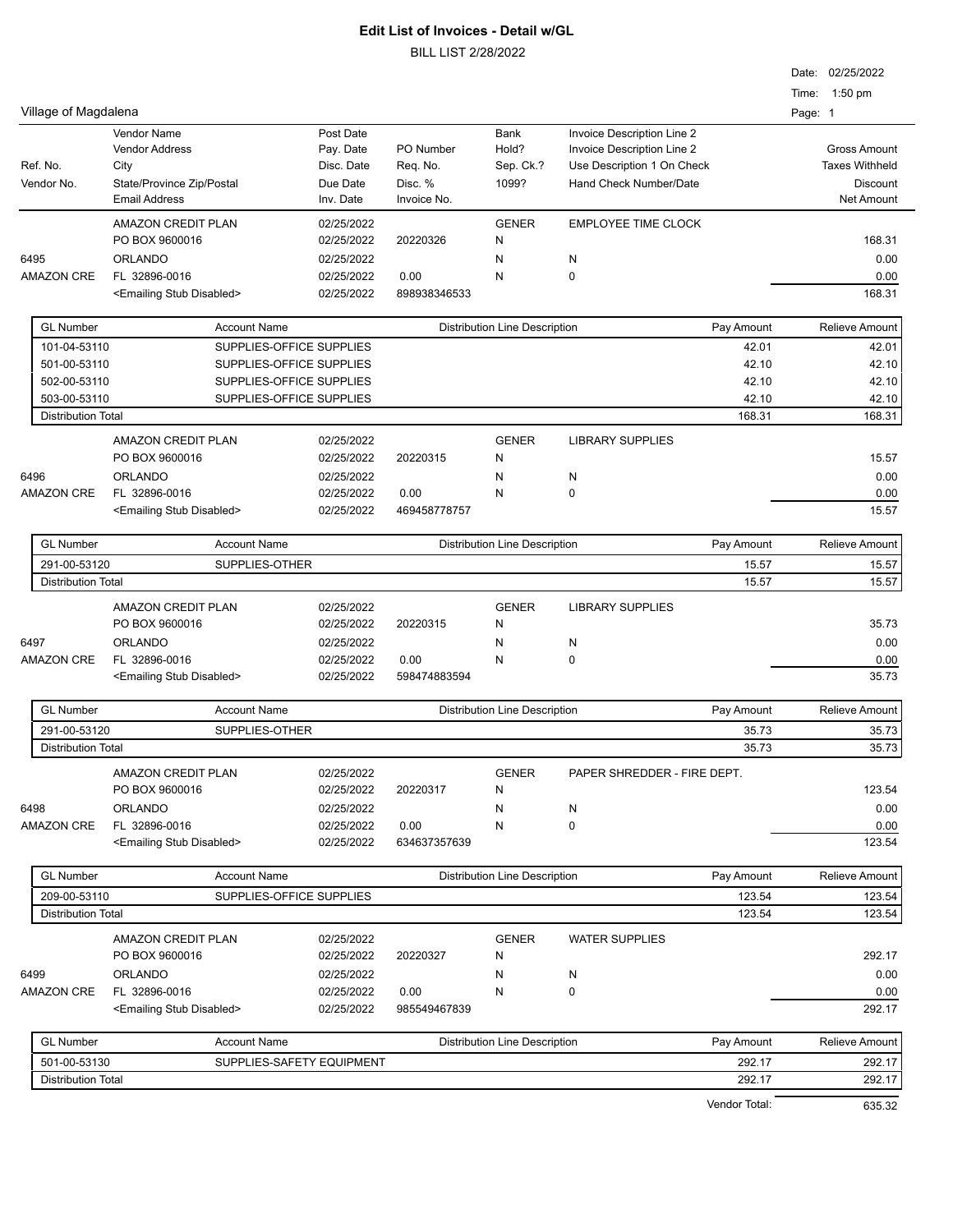|                           |                                                                     |                                      |                  |                                      |                            | Date: 02/25/2022      |
|---------------------------|---------------------------------------------------------------------|--------------------------------------|------------------|--------------------------------------|----------------------------|-----------------------|
|                           |                                                                     |                                      |                  |                                      |                            | Time: 1:50 pm         |
| Village of Magdalena      |                                                                     |                                      |                  |                                      |                            | Page: 2               |
|                           | <b>Vendor Name</b>                                                  | Post Date                            |                  | <b>Bank</b>                          | Invoice Description Line 2 |                       |
|                           | <b>Vendor Address</b>                                               | Pay. Date                            | PO Number        | Hold?                                | Invoice Description Line 2 | <b>Gross Amount</b>   |
| Ref. No.                  | City                                                                | Disc. Date                           | Req. No.         | Sep. Ck.?                            | Use Description 1 On Check | <b>Taxes Withheld</b> |
| Vendor No.                | State/Province Zip/Postal                                           | Due Date                             | Disc. %          | 1099?                                | Hand Check Number/Date     | <b>Discount</b>       |
|                           | <b>Email Address</b>                                                | Inv. Date                            | Invoice No.      |                                      |                            | <b>Net Amount</b>     |
|                           | A-X PROPANE                                                         | 02/25/2022                           |                  | <b>GENER</b>                         | PROPANE - LIBRARY          |                       |
|                           | P.O. BOX 458                                                        | 02/25/2022                           | 20220212         | N                                    |                            | 285.25                |
| 6491                      | MAGDALENA                                                           | 02/25/2022                           |                  | N                                    | N                          | 0.00                  |
| A-X PROPAN                | NM 87825                                                            | 02/25/2022                           | 0.00             | N                                    | 0                          | 0.00                  |
|                           | <emailing disabled="" stub=""></emailing>                           | 02/25/2022                           | 146003           |                                      |                            | 285.25                |
| <b>GL Number</b>          | <b>Account Name</b>                                                 |                                      |                  | <b>Distribution Line Description</b> | Pay Amount                 | <b>Relieve Amount</b> |
| 291-00-53170              | UTILITIES-ELECTRIC AND                                              |                                      |                  |                                      | 285.25                     | 285.25                |
|                           | <b>PROPANE</b>                                                      |                                      |                  |                                      |                            |                       |
| <b>Distribution Total</b> |                                                                     |                                      |                  |                                      | 285.25                     | 285.25                |
|                           | <b>A-X PROPANE</b>                                                  | 02/25/2022                           |                  | <b>GENER</b>                         | PROPANE - FIRE DEPT.       |                       |
|                           | P.O. BOX 458                                                        | 02/25/2022                           | 20220212         | N                                    |                            | 366.75                |
| 6492                      | <b>MAGDALENA</b>                                                    | 02/25/2022                           |                  | N                                    | N                          | 0.00                  |
| A-X PROPAN                | NM 87825                                                            | 02/25/2022                           | 0.00             | N                                    | 0                          | 0.00                  |
|                           | <emailing disabled="" stub=""></emailing>                           | 02/25/2022                           | 146048           |                                      |                            | 366.75                |
| <b>GL Number</b>          | <b>Account Name</b>                                                 |                                      |                  | <b>Distribution Line Description</b> | Pay Amount                 | <b>Relieve Amount</b> |
| 209-00-53170              | UTILITIES-ELECTRIC AND                                              |                                      |                  |                                      | 366.75                     | 366.75                |
|                           | <b>PROPANE</b>                                                      |                                      |                  |                                      |                            |                       |
| <b>Distribution Total</b> |                                                                     |                                      |                  |                                      | 366.75                     | 366.75                |
|                           | A-X PROPANE                                                         | 02/25/2022                           |                  | <b>GENER</b>                         | PROPANE - LIBRARY          |                       |
|                           | P.O. BOX 458                                                        | 02/25/2022                           | 20220212         | N                                    |                            | 130.40                |
| 6493                      | MAGDALENA                                                           | 02/25/2022                           |                  | N                                    | N                          | 0.00                  |
| A-X PROPAN                | NM 87825                                                            | 02/25/2022                           | 0.00             | N                                    | 0                          | 0.00                  |
|                           | <emailing disabled="" stub=""></emailing>                           | 02/25/2022                           | 146053           |                                      |                            | 130.40                |
| <b>GL Number</b>          | <b>Account Name</b>                                                 |                                      |                  | <b>Distribution Line Description</b> | Pay Amount                 | Relieve Amount        |
| 291-00-53170              | UTILITIES-ELECTRIC AND                                              |                                      | 130.40           |                                      |                            | 130.40                |
|                           | <b>PROPANE</b>                                                      |                                      |                  |                                      | 130.40                     |                       |
| <b>Distribution Total</b> |                                                                     |                                      |                  |                                      |                            | 130.40                |
|                           | A-X PROPANE                                                         | 02/25/2022                           |                  | <b>GENER</b>                         | PROPANE - MARSHAL'S OFFICE |                       |
|                           | P.O. BOX 458                                                        | 02/25/2022                           | 20220212         | N                                    |                            | 326.00                |
| 6494                      | MAGDALENA                                                           | 02/25/2022                           |                  | N                                    | N                          | 0.00                  |
| A-X PROPAN                | NM 87825                                                            | 02/25/2022                           | 0.00             | N                                    | 0                          | 0.00                  |
|                           | <emailing disabled="" stub=""></emailing>                           | 02/25/2022                           | 146047           |                                      |                            | 326.00                |
| <b>GL Number</b>          | <b>Account Name</b>                                                 | <b>Distribution Line Description</b> |                  | Pay Amount                           | <b>Relieve Amount</b>      |                       |
| 101-05-53170              | UTILITIES-ELECTRIC AND                                              |                                      |                  |                                      | 326.00                     | 326.00                |
| <b>Distribution Total</b> | <b>PROPANE</b>                                                      |                                      |                  |                                      | 326.00                     | 326.00                |
|                           |                                                                     |                                      |                  |                                      | Vendor Total:              | 1,108.40              |
|                           |                                                                     |                                      |                  |                                      |                            |                       |
|                           | CENTRAL REGION EDUCATIONAL                                          | 02/25/2022                           |                  | <b>GENER</b>                         | JAN. 2022 LIBRARY INTERNET |                       |
|                           | P.O. BOX 37440                                                      | 02/25/2022                           | 20220110         | N                                    |                            | 146.11                |
| 6500                      | ALBUQUERQUE                                                         | 02/25/2022                           |                  | N                                    | N                          | 0.00                  |
| <b>CENTRAL RE</b>         | NM 87176<br>02/25/2022<br><emailing disabled="" stub=""></emailing> |                                      | 0.00<br>20220216 | N                                    | 0                          | 0.00<br>146.11        |
|                           |                                                                     | 02/25/2022                           |                  |                                      |                            |                       |
| <b>GL Number</b>          | <b>Account Name</b>                                                 |                                      |                  | <b>Distribution Line Description</b> | Pay Amount                 | <b>Relieve Amount</b> |
| 291-00-53160              | TELEPHONE, CELL AND                                                 |                                      |                  |                                      | 146.11                     | 146.11                |
| <b>Distribution Total</b> | <b>INTERNET</b>                                                     |                                      |                  |                                      | 146.11                     | 146.11                |
|                           |                                                                     |                                      |                  |                                      | Vendor Total:              | 146.11                |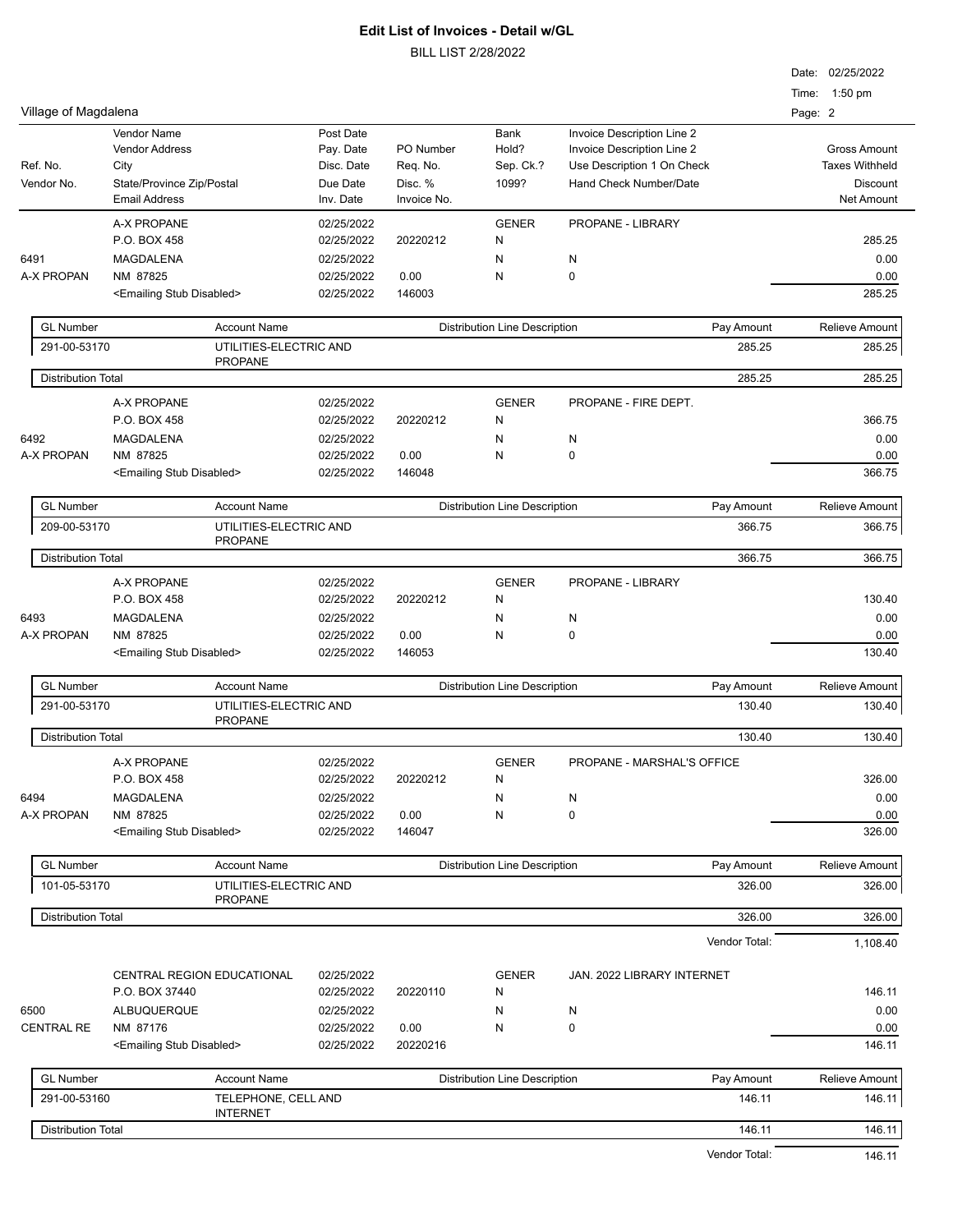| Village of Magdalena      |                                                                           |                                                  |                                  |                                      |                                                                                                                  | Date: 02/25/2022<br>Time: 1:50 pm<br>Page: 3             |
|---------------------------|---------------------------------------------------------------------------|--------------------------------------------------|----------------------------------|--------------------------------------|------------------------------------------------------------------------------------------------------------------|----------------------------------------------------------|
| Ref. No.<br>Vendor No.    | Vendor Name<br><b>Vendor Address</b><br>City<br>State/Province Zip/Postal | Post Date<br>Pay. Date<br>Disc. Date<br>Due Date | PO Number<br>Req. No.<br>Disc. % | Bank<br>Hold?<br>Sep. Ck.?<br>1099?  | Invoice Description Line 2<br>Invoice Description Line 2<br>Use Description 1 On Check<br>Hand Check Number/Date | <b>Gross Amount</b><br><b>Taxes Withheld</b><br>Discount |
|                           | <b>Email Address</b>                                                      | Inv. Date                                        | Invoice No.                      |                                      |                                                                                                                  | <b>Net Amount</b>                                        |
|                           | <b>CLINGER PRO ROOFING</b><br>P.O. BOX 1133                               | 02/25/2022<br>02/25/2022                         | 20220347                         | <b>GENER</b><br>N                    | ROOF REPAIRS TO FIRE DEPT.                                                                                       | 2,288.00                                                 |
| 6501                      | <b>LOS LUNAS</b>                                                          | 02/25/2022                                       |                                  | N                                    | N                                                                                                                | 0.00                                                     |
| <b>CLINGER PR</b>         | NM 87031<br><emailing disabled="" stub=""></emailing>                     | 02/25/2022<br>02/25/2022                         | 0.00<br>R22020                   | Ν                                    | 0                                                                                                                | 0.00<br>2,288.00                                         |
| <b>GL Number</b>          | <b>Account Name</b>                                                       |                                                  |                                  | <b>Distribution Line Description</b> | Pay Amount                                                                                                       | Relieve Amount                                           |
| 209-00-55010              | <b>REPAIR &amp; MAINT-BUILD &amp;</b><br><b>STRUCT</b>                    |                                                  |                                  |                                      | 2,288.00                                                                                                         | 2,288.00                                                 |
| <b>Distribution Total</b> |                                                                           |                                                  |                                  |                                      | 2,288.00                                                                                                         | 2,288.00                                                 |
|                           |                                                                           |                                                  |                                  |                                      | Vendor Total:                                                                                                    | 2,288.00                                                 |
|                           | INGRAM LIBRARY SERVICES, LLC.                                             | 02/25/2022                                       |                                  | <b>GENER</b>                         | LIBRARY BOOKS & DVD'S                                                                                            |                                                          |
|                           | P.O. BOX 502779                                                           | 02/25/2022                                       | 20220335                         | N                                    | <b>GO BOND REIMBURSEABLE</b>                                                                                     | 940.75                                                   |
| 6502<br><b>INGRAM IND</b> | ST.LOUIS<br>MO 63150-2779                                                 | 02/25/2022<br>02/25/2022                         | 0.00                             | N<br>Ν                               | N<br>$\pmb{0}$                                                                                                   | 0.00<br>0.00                                             |
|                           | <emailing disabled="" stub=""></emailing>                                 | 02/25/2022                                       | 57715535                         |                                      |                                                                                                                  | 940.75                                                   |
| <b>GL Number</b>          | <b>Account Name</b>                                                       |                                                  |                                  | <b>Distribution Line Description</b> | Pay Amount                                                                                                       | Relieve Amount                                           |
| 291-00-52030              | <b>BOOKS, PERIODICALS &amp;</b><br><b>SOFTWARE</b>                        |                                                  |                                  |                                      | 940.75                                                                                                           | 940.75                                                   |
| <b>Distribution Total</b> |                                                                           |                                                  |                                  |                                      | 940.75                                                                                                           | 940.75                                                   |
|                           |                                                                           |                                                  |                                  |                                      | Vendor Total:                                                                                                    | 940.75                                                   |
|                           | <b>JACOB FINCH</b>                                                        | 02/25/2022                                       |                                  | <b>GENER</b>                         | JAN. 2022 W/WW CONTRACT                                                                                          |                                                          |
|                           | PO BOX 251                                                                | 02/25/2022                                       | 20220056                         | N                                    |                                                                                                                  | 1,074.38                                                 |
| 6503                      | <b>LEMITAR</b>                                                            | 02/25/2022                                       |                                  | N                                    | N                                                                                                                | 0.00                                                     |
| <b>JACOB FINC</b>         | NM 87823                                                                  | 02/25/2022                                       | 0.00                             | Y                                    | $\pmb{0}$                                                                                                        | 0.00                                                     |
|                           | <emailing disabled="" stub=""></emailing>                                 | 02/25/2022                                       | 2022-03                          |                                      |                                                                                                                  | 1,074.38                                                 |
| <b>GL Number</b>          | <b>Account Name</b>                                                       |                                                  |                                  | <b>Distribution Line Description</b> | Pay Amount                                                                                                       | Relieve Amount                                           |
| 501-00-58200              | OTHER PROFESSIONAL<br><b>SERVICES</b>                                     |                                                  | 75%                              |                                      | 805.79                                                                                                           | 805.79                                                   |
| 503-00-58200              | OTHER PROFESSIONAL<br><b>SERVICES</b>                                     |                                                  | 25%                              |                                      | 268.59                                                                                                           | 268.59                                                   |
| <b>Distribution Total</b> |                                                                           |                                                  |                                  |                                      | 1,074.38                                                                                                         | 1,074.38                                                 |
|                           |                                                                           |                                                  |                                  |                                      | Vendor Total:                                                                                                    | 1,074.38                                                 |
|                           | NOTARY PUBLIC OF AMERICA, INC.<br>P.O. BOX 7457                           | 02/25/2022<br>02/25/2022                         | 20220322                         | <b>GENER</b><br>N                    | <b>NOTARY SUPPLIES</b>                                                                                           | 58.00                                                    |
| 6504                      | TALLAHASSEE                                                               | 02/25/2022                                       |                                  | N                                    | N                                                                                                                | 0.00                                                     |
| <b>NOTARY PUB</b>         | FL 32314                                                                  | 02/25/2022                                       | 0.00                             | N                                    | 0                                                                                                                | 0.00                                                     |
|                           | <emailing disabled="" stub=""></emailing>                                 | 02/25/2022                                       | 127527-1-22                      |                                      |                                                                                                                  | 58.00                                                    |
| <b>GL Number</b>          | <b>Account Name</b>                                                       |                                                  |                                  | <b>Distribution Line Description</b> | Pay Amount                                                                                                       | Relieve Amount                                           |
| 101-04-53110              | SUPPLIES-OFFICE SUPPLIES                                                  |                                                  |                                  |                                      | 58.00                                                                                                            | 58.00                                                    |
| <b>Distribution Total</b> |                                                                           |                                                  |                                  |                                      | 58.00                                                                                                            | 58.00                                                    |
|                           | NOTARY PUBLIC OF AMERICA, INC.<br>P.O. BOX 7457                           | 02/25/2022<br>02/25/2022                         | 20220322                         | <b>GENER</b><br>N                    | <b>NOTARY SUPPLIES</b>                                                                                           | 58.00                                                    |
| 6505                      | <b>TALLAHASSEE</b>                                                        | 02/25/2022                                       |                                  | N                                    | N                                                                                                                | 0.00                                                     |
| <b>NOTARY PUB</b>         | FL 32314                                                                  | 02/25/2022                                       | 0.00                             | N                                    | 0                                                                                                                | 0.00                                                     |
|                           | <emailing disabled="" stub=""></emailing>                                 | 02/25/2022                                       | 102794-1-22                      |                                      |                                                                                                                  | 58.00                                                    |
| <b>GL Number</b>          | <b>Account Name</b>                                                       |                                                  |                                  | <b>Distribution Line Description</b> | Pay Amount                                                                                                       | Relieve Amount                                           |
| 101-04-53110              | SUPPLIES-OFFICE SUPPLIES                                                  |                                                  |                                  |                                      | 58.00                                                                                                            | 58.00                                                    |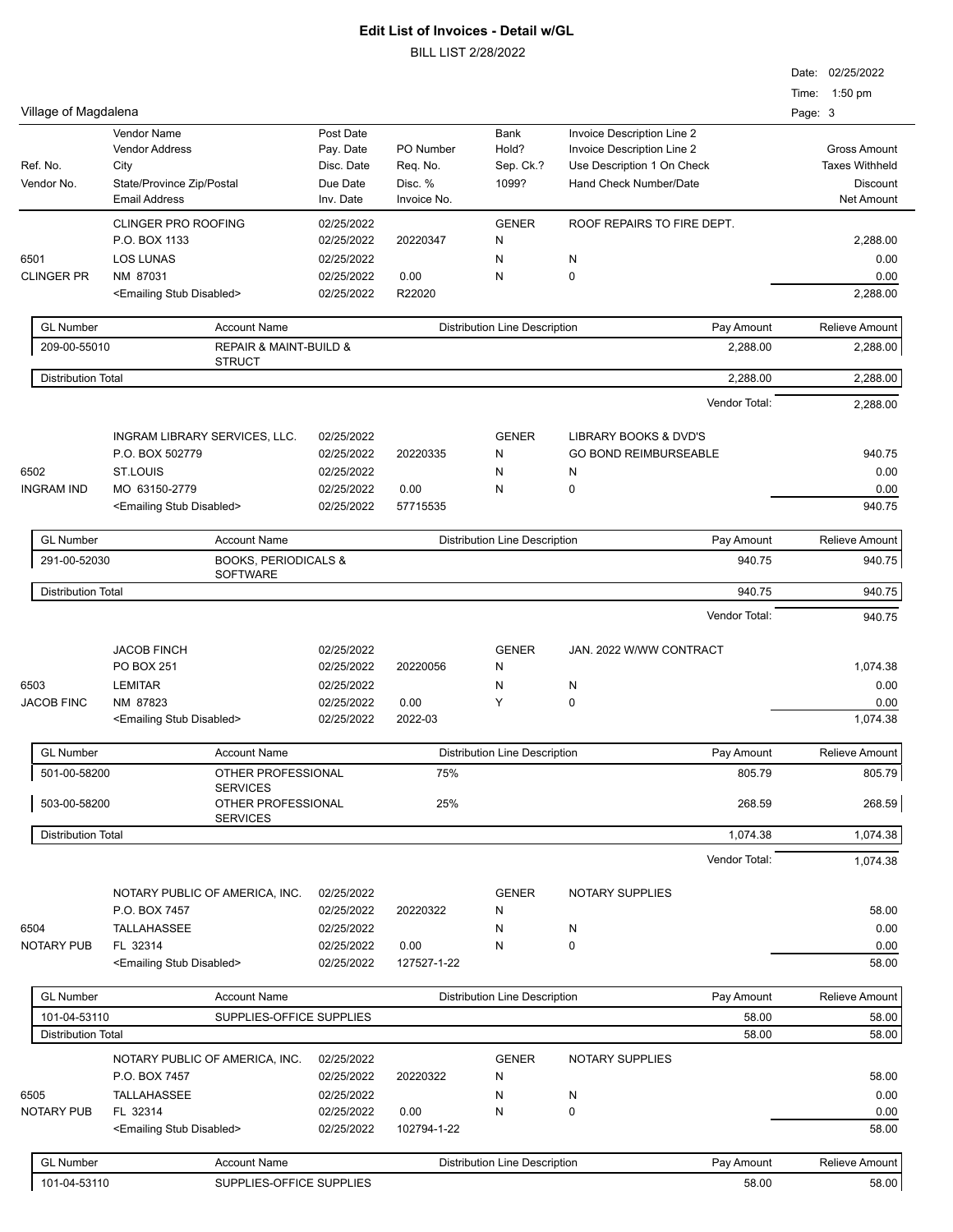| Village of Magdalena                      |                                           |                                                            |                        |                                             |                            | Time: 1:50 pm<br>Page: 4 | Date: 02/25/2022      |
|-------------------------------------------|-------------------------------------------|------------------------------------------------------------|------------------------|---------------------------------------------|----------------------------|--------------------------|-----------------------|
|                                           | Vendor Name                               | Post Date                                                  |                        | Bank                                        | Invoice Description Line 2 |                          |                       |
|                                           | <b>Vendor Address</b>                     | Pay. Date                                                  | PO Number              | Hold?                                       | Invoice Description Line 2 |                          | <b>Gross Amount</b>   |
| Ref. No.                                  | City                                      | Disc. Date                                                 | Req. No.               | Sep. Ck.?                                   | Use Description 1 On Check |                          | <b>Taxes Withheld</b> |
| Vendor No.                                | State/Province Zip/Postal                 | Due Date                                                   | Disc. %                | 1099?                                       | Hand Check Number/Date     |                          | <b>Discount</b>       |
|                                           | <b>Email Address</b>                      | Inv. Date                                                  | Invoice No.            |                                             |                            |                          | <b>Net Amount</b>     |
| <b>Distribution Total</b>                 |                                           |                                                            |                        |                                             | 58.00                      |                          | 58.00                 |
|                                           | NOTARY PUBLIC OF AMERICA, INC.            | 02/25/2022                                                 |                        | <b>GENER</b>                                | <b>NOTARY SUPPLIES</b>     |                          |                       |
|                                           | P.O. BOX 7457                             | 02/25/2022                                                 | 20220322               | N                                           |                            |                          | 58.00                 |
| 6506                                      | <b>TALLAHASSEE</b>                        | 02/25/2022                                                 |                        | N                                           | N                          |                          | 0.00                  |
| <b>NOTARY PUB</b>                         | FL 32314                                  | 02/25/2022                                                 | 0.00                   | N                                           | 0                          |                          | 0.00                  |
|                                           | <emailing disabled="" stub=""></emailing> | 02/25/2022                                                 | 125379-1-22            |                                             |                            |                          | 58.00                 |
| <b>GL Number</b>                          | <b>Account Name</b>                       |                                                            |                        | <b>Distribution Line Description</b>        | Pay Amount                 |                          | <b>Relieve Amount</b> |
| 101-04-53110                              | SUPPLIES-OFFICE SUPPLIES                  |                                                            |                        |                                             | 58.00                      |                          | 58.00                 |
| <b>Distribution Total</b>                 |                                           |                                                            |                        |                                             | 58.00                      |                          | 58.00                 |
|                                           |                                           |                                                            |                        |                                             | Vendor Total:              |                          | 174.00                |
|                                           |                                           |                                                            |                        |                                             |                            |                          |                       |
|                                           | PRESBYTERIAN MEDICIAL SERVICES 02/25/2022 |                                                            |                        | <b>GENER</b>                                | <b>EMPLOYEE DRUG TEST</b>  |                          |                       |
|                                           | PO BOX 2267                               | 02/25/2022                                                 | 20220344               | N                                           |                            |                          | 25.00                 |
| 6507                                      | <b>SANTA FE</b>                           | 02/25/2022                                                 |                        | N                                           | N                          |                          | 0.00                  |
| <b>PMS</b>                                | NM 87504                                  | 02/25/2022                                                 | 0.00                   | Υ                                           | $\mathbf 0$                |                          | 0.00                  |
|                                           | <emailing disabled="" stub=""></emailing> | 02/25/2022                                                 | 12/28/2021 GABE GUERRO |                                             |                            |                          | 25.00                 |
| <b>GL Number</b>                          | <b>Account Name</b>                       |                                                            |                        | Pay Amount<br>Distribution Line Description |                            |                          | Relieve Amount        |
| 501-00-58180                              | MEDICAL, PYCH, DRUG TESTING               |                                                            |                        |                                             | 8.33                       |                          | 8.33                  |
| 502-00-58180                              | MEDICAL, PYCH, DRUG TESTING               |                                                            |                        |                                             | 8.33                       |                          | 8.33                  |
| 503-00-58180                              | MEDICAL, PYCH, DRUG TESTING               |                                                            |                        |                                             | 8.34                       |                          | 8.34                  |
| <b>Distribution Total</b>                 |                                           |                                                            |                        |                                             | 25.00                      |                          | 25.00                 |
|                                           | PRESBYTERIAN MEDICIAL SERVICES 02/25/2022 |                                                            |                        | <b>GENER</b>                                | <b>EMPLOYEE DRUG TEST</b>  |                          |                       |
|                                           | PO BOX 2267                               | 02/25/2022                                                 | 20220344               | N                                           |                            |                          | 25.00                 |
| 6508                                      | <b>SANTA FE</b>                           | 02/25/2022                                                 |                        | N                                           | N                          |                          | 0.00                  |
| <b>PMS</b>                                | NM 87504                                  | 02/25/2022                                                 | 0.00                   | Υ                                           | 0                          |                          | 0.00                  |
|                                           | <emailing disabled="" stub=""></emailing> | 02/25/2022                                                 |                        | 12/28/2021 REISS APACHITO                   |                            |                          | 25.00                 |
| <b>GL Number</b>                          | <b>Account Name</b>                       |                                                            |                        | Distribution Line Description               | Pay Amount                 |                          | Relieve Amount        |
| 501-00-58180                              | MEDICAL, PYCH, DRUG TESTING               |                                                            |                        |                                             | 8.33                       |                          | 8.33                  |
| 502-00-58180                              | MEDICAL, PYCH, DRUG TESTING               |                                                            |                        |                                             | 8.33                       |                          | 8.33                  |
| 503-00-58180                              | MEDICAL, PYCH, DRUG TESTING               |                                                            |                        |                                             | 8.34                       |                          | 8.34                  |
| <b>Distribution Total</b>                 |                                           |                                                            |                        |                                             | 25.00                      |                          | 25.00                 |
|                                           | PRESBYTERIAN MEDICIAL SERVICES 02/25/2022 |                                                            |                        | <b>GENER</b>                                | <b>EMPLOYEE DRUG TEST</b>  |                          |                       |
|                                           | PO BOX 2267                               | 02/25/2022                                                 | 20220344               | N                                           |                            |                          | 25.00                 |
| 6509                                      | <b>SANTA FE</b>                           | 02/25/2022                                                 |                        | N                                           | N                          |                          | 0.00                  |
| <b>PMS</b>                                | NM 87504                                  | 02/25/2022                                                 | 0.00                   | Υ                                           | $\pmb{0}$                  |                          | 0.00                  |
|                                           | <emailing disabled="" stub=""></emailing> | 02/25/2022                                                 |                        | 12/28/2021 EZEKIEL GOMEZ                    |                            |                          | 25.00                 |
|                                           |                                           |                                                            |                        |                                             |                            |                          |                       |
| <b>GL Number</b>                          |                                           | <b>Account Name</b>                                        |                        | <b>Distribution Line Description</b>        | Pay Amount                 |                          | <b>Relieve Amount</b> |
| 501-00-58180<br>502-00-58180              |                                           | MEDICAL, PYCH, DRUG TESTING<br>MEDICAL, PYCH, DRUG TESTING |                        | 8.33<br>8.33                                |                            | 8.33<br>8.33             |                       |
|                                           |                                           |                                                            |                        |                                             |                            |                          |                       |
| 503-00-58180<br><b>Distribution Total</b> | MEDICAL, PYCH, DRUG TESTING               |                                                            |                        |                                             | 8.34<br>25.00              |                          | 8.32<br>24.98         |
|                                           |                                           |                                                            |                        |                                             |                            |                          |                       |
|                                           |                                           |                                                            |                        |                                             | Vendor Total:              |                          | 75.00                 |
|                                           | QUILL                                     | 02/25/2022                                                 |                        | <b>GENER</b>                                | F&A / WATER SUPPLIES       |                          |                       |
|                                           | PO BOX 37600                              | 02/25/2022                                                 | 20220328               | N                                           |                            |                          | 16.58                 |
| 6510                                      | PHILADELPHIA                              | 02/25/2022                                                 |                        | N                                           | N                          |                          | 0.00                  |
| QUILL                                     | PA 19101-0600                             | 02/25/2022                                                 | 0.00                   | N                                           | 0                          |                          | 0.00                  |
|                                           | <emailing disabled="" stub=""></emailing> |                                                            |                        |                                             |                            |                          |                       |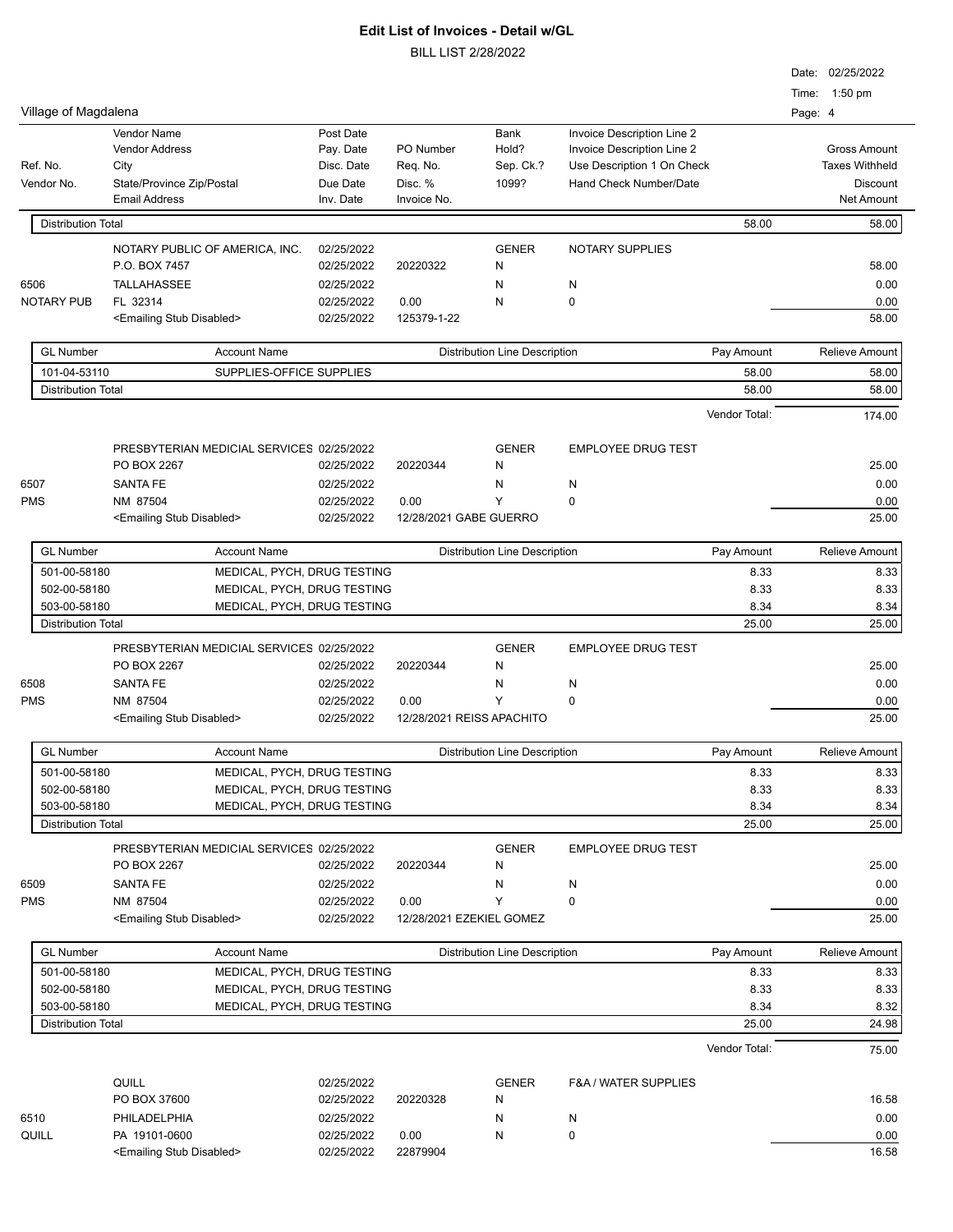|      |                           |                                               |                     |                          |             |                                      |                                   |               |         | Date: 02/25/2022      |
|------|---------------------------|-----------------------------------------------|---------------------|--------------------------|-------------|--------------------------------------|-----------------------------------|---------------|---------|-----------------------|
|      |                           |                                               |                     |                          |             |                                      |                                   |               |         | Time: 1:50 pm         |
|      | Village of Magdalena      |                                               |                     |                          |             |                                      |                                   |               | Page: 5 |                       |
|      |                           | <b>Vendor Name</b>                            |                     | Post Date                |             | Bank                                 | Invoice Description Line 2        |               |         |                       |
|      |                           | Vendor Address                                |                     | Pay. Date                | PO Number   | Hold?                                | Invoice Description Line 2        |               |         | <b>Gross Amount</b>   |
|      | Ref. No.                  | City                                          |                     | Disc. Date               | Req. No.    | Sep. Ck.?                            | Use Description 1 On Check        |               |         | <b>Taxes Withheld</b> |
|      | Vendor No.                | State/Province Zip/Postal                     |                     | Due Date                 | Disc. %     | 1099?                                | Hand Check Number/Date            |               |         | <b>Discount</b>       |
|      |                           | <b>Email Address</b>                          |                     | Inv. Date                | Invoice No. |                                      |                                   |               |         | <b>Net Amount</b>     |
|      | <b>GL Number</b>          |                                               | <b>Account Name</b> |                          |             | <b>Distribution Line Description</b> |                                   | Pay Amount    |         | Relieve Amount        |
|      | 101-04-53120              |                                               | SUPPLIES-OTHER      |                          |             |                                      |                                   | 8.29          |         | 8.29                  |
|      | 501-00-53120              |                                               | SUPPLIES-OTHER      |                          |             |                                      |                                   | 8.29          |         | 8.29                  |
|      | <b>Distribution Total</b> |                                               |                     |                          |             |                                      |                                   | 16.58         |         | 16.58                 |
|      |                           | QUILL                                         |                     | 02/25/2022               |             | <b>GENER</b>                         | <b>F&amp;A / WATER SUPPLIES</b>   |               |         |                       |
|      |                           | PO BOX 37600                                  |                     | 02/25/2022               | 20220328    | N                                    |                                   |               |         | 391.73                |
| 6511 |                           | PHILADELPHIA                                  |                     | 02/25/2022               |             | N                                    | N                                 |               |         | 0.00                  |
|      | QUILL                     | PA 19101-0600                                 |                     | 02/25/2022               | 0.00        | N                                    | 0                                 |               |         | 0.00                  |
|      |                           | <emailing disabled="" stub=""></emailing>     |                     | 02/25/2022               | 22842389    |                                      |                                   |               |         | 391.73                |
|      |                           |                                               |                     |                          |             |                                      |                                   |               |         |                       |
|      | <b>GL Number</b>          |                                               | <b>Account Name</b> |                          |             | <b>Distribution Line Description</b> |                                   | Pay Amount    |         | Relieve Amount        |
|      | 101-04-53120              |                                               | SUPPLIES-OTHER      |                          |             |                                      |                                   | 263.60        |         | 263.60                |
|      | 501-00-53120              |                                               | SUPPLIES-OTHER      |                          |             |                                      |                                   | 128.13        |         | 128.13                |
|      | <b>Distribution Total</b> |                                               |                     |                          |             |                                      |                                   | 391.73        |         | 391.73                |
|      |                           |                                               |                     |                          |             |                                      |                                   | Vendor Total: |         | 408.31                |
|      |                           |                                               |                     |                          |             |                                      |                                   |               |         |                       |
|      |                           | RAK'S BUILDING SUPPLY                         |                     | 02/25/2022               |             | <b>GENER</b>                         | FIRE DEPT SUPPLIES                |               |         |                       |
|      |                           | 501 OTERO NE                                  |                     | 02/25/2022               | 20220063    | Ν                                    |                                   |               |         | 68.95                 |
| 6512 |                           | <b>SOCORRO</b>                                |                     | 02/25/2022               |             | N                                    | N                                 |               |         | 0.00                  |
|      | <b>RAK'S BUIL</b>         | NM 87801                                      |                     | 02/25/2022               | 0.00        | N                                    | 0                                 |               |         | 0.00                  |
|      |                           | <emailing disabled="" stub=""></emailing>     |                     | 02/25/2022               | 2078488     |                                      |                                   |               |         | 68.95                 |
|      | <b>GL Number</b>          |                                               | <b>Account Name</b> |                          |             | <b>Distribution Line Description</b> |                                   | Pay Amount    |         | Relieve Amount        |
|      | 209-00-53120              |                                               | SUPPLIES-OTHER      |                          |             |                                      |                                   | 68.95         |         | 68.95                 |
|      | <b>Distribution Total</b> |                                               |                     |                          |             |                                      |                                   | 68.95         |         | 68.95                 |
|      |                           | RAK'S BUILDING SUPPLY                         |                     | 02/25/2022               |             | <b>GENER</b>                         | <b>WATER &amp; SEWER SUPPLIES</b> |               |         |                       |
|      |                           | 501 OTERO NE                                  |                     | 02/25/2022               | 20220063    | N                                    |                                   |               |         | 245.33                |
| 6513 |                           | <b>SOCORRO</b>                                |                     | 02/25/2022               |             | N                                    | N                                 |               |         | 0.00                  |
|      | <b>RAK'S BUIL</b>         | NM 87801                                      |                     | 02/25/2022               | 0.00        | N                                    | $\Omega$                          |               |         | 0.00                  |
|      |                           | <emailing disabled="" stub=""></emailing>     |                     | 02/25/2022               | 2082544     |                                      |                                   |               |         | 245.33                |
|      |                           |                                               |                     |                          |             |                                      |                                   |               |         |                       |
|      | <b>GL Number</b>          |                                               | <b>Account Name</b> |                          |             | <b>Distribution Line Description</b> |                                   | Pay Amount    |         | Relieve Amount        |
|      | 501-00-53120              |                                               | SUPPLIES-OTHER      |                          |             |                                      |                                   | 219.16        |         | 219.16                |
|      | 503-00-53120              |                                               | SUPPLIES-OTHER      |                          |             |                                      |                                   | 26.17         |         | 26.17                 |
|      | <b>Distribution Total</b> |                                               |                     |                          |             |                                      |                                   | 245.33        |         | 245.33                |
|      |                           |                                               |                     |                          |             |                                      |                                   | Vendor Total: |         | 314.28                |
|      |                           |                                               |                     |                          |             |                                      |                                   |               |         |                       |
|      |                           | RELIANCE BARCODE SOLUTIONS<br>P.O. BOX 219241 |                     | 02/25/2022<br>02/25/2022 | 20220332    | <b>GENER</b><br>Ν                    | <b>LIBRARY BARCODES</b>           |               |         | 264.71                |
|      |                           |                                               |                     |                          |             |                                      |                                   |               |         |                       |
| 6514 | <b>RELIANCE B</b>         | <b>KANSAS CITY</b><br>MO 64121-9241           |                     | 02/25/2022<br>02/25/2022 | 0.00        | N<br>Υ                               | N<br>0                            |               |         | 0.00<br>0.00          |
|      |                           |                                               |                     |                          |             |                                      |                                   |               |         |                       |
|      |                           | <emailing disabled="" stub=""></emailing>     |                     | 02/25/2022               | 12561       |                                      |                                   |               |         | 264.71                |
|      | <b>GL Number</b>          | <b>Account Name</b>                           |                     |                          |             | <b>Distribution Line Description</b> |                                   | Pay Amount    |         | Relieve Amount        |
|      | 291-00-53120              |                                               | SUPPLIES-OTHER      |                          |             |                                      |                                   | 264.71        |         | 243.84                |
|      | <b>Distribution Total</b> |                                               |                     |                          |             |                                      |                                   | 264.71        |         | 243.84                |
|      |                           |                                               |                     |                          |             |                                      |                                   | Vendor Total: |         | 264.71                |